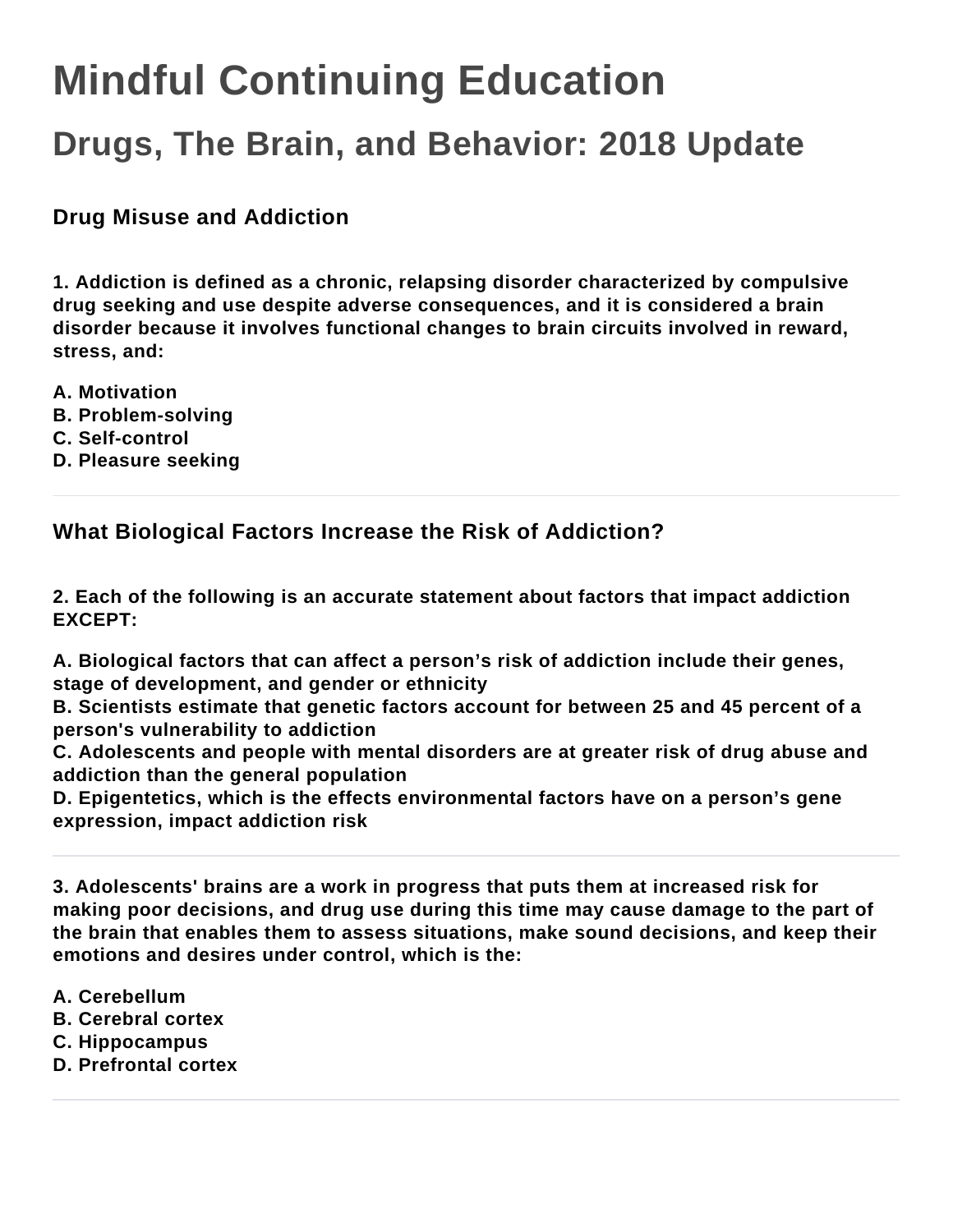### **How Do Drugs Work in the Brain?**

**4. Which of the following is NOT an accurate statement about how drug use impacts the brain?**

**A. Drugs interfere with the way neurons send, receive, and process signals via neurotransmitters**

**B. Drugs mimic the brain's own chemicals, and they activate neurons in the same way as a natural neurotransmitter, which leads to excessive messages being sent through the network**

**C. Some drugs, such as marijuana and heroin, can activate neurons because their chemical structure mimics that of a natural neurotransmitter in the body, and this allows the drugs to attach onto and activate the neurons**

**D. Amphetamine or cocaine can cause neurons to release abnormally large amounts of natural neurotransmitters or prevent the normal recycling of these brain chemicals by interfering with transporters**

#### **How do Drugs Produce Pleasure?**

**5. Although the pleasure or euphoria received from drug use is still poorly understood, it likely involves surges of chemical signaling compounds including the body's natural opioids and other neurotransmitters in parts of the basal ganglia.**

**A. True**

**B. False**

**6. Just as drugs produce intense euphoria, they also produce much larger surges of dopamine, powerfully reinforcing the connection between consumption of the drug, the resulting pleasure, and:**

- **A. Compulsivity**
- **B. Overstimulation**
- **C. Desensitization to the substance**
- **D. All the external cues linked to the experience**

#### **Treatment and Recovery**

**7. Although treatment for drug addiction usually isn't a cure, addiction can be managed successfully, and according to the authors, treatment enables people to counteract addiction's disruptive effects on their brain and behavior and:**